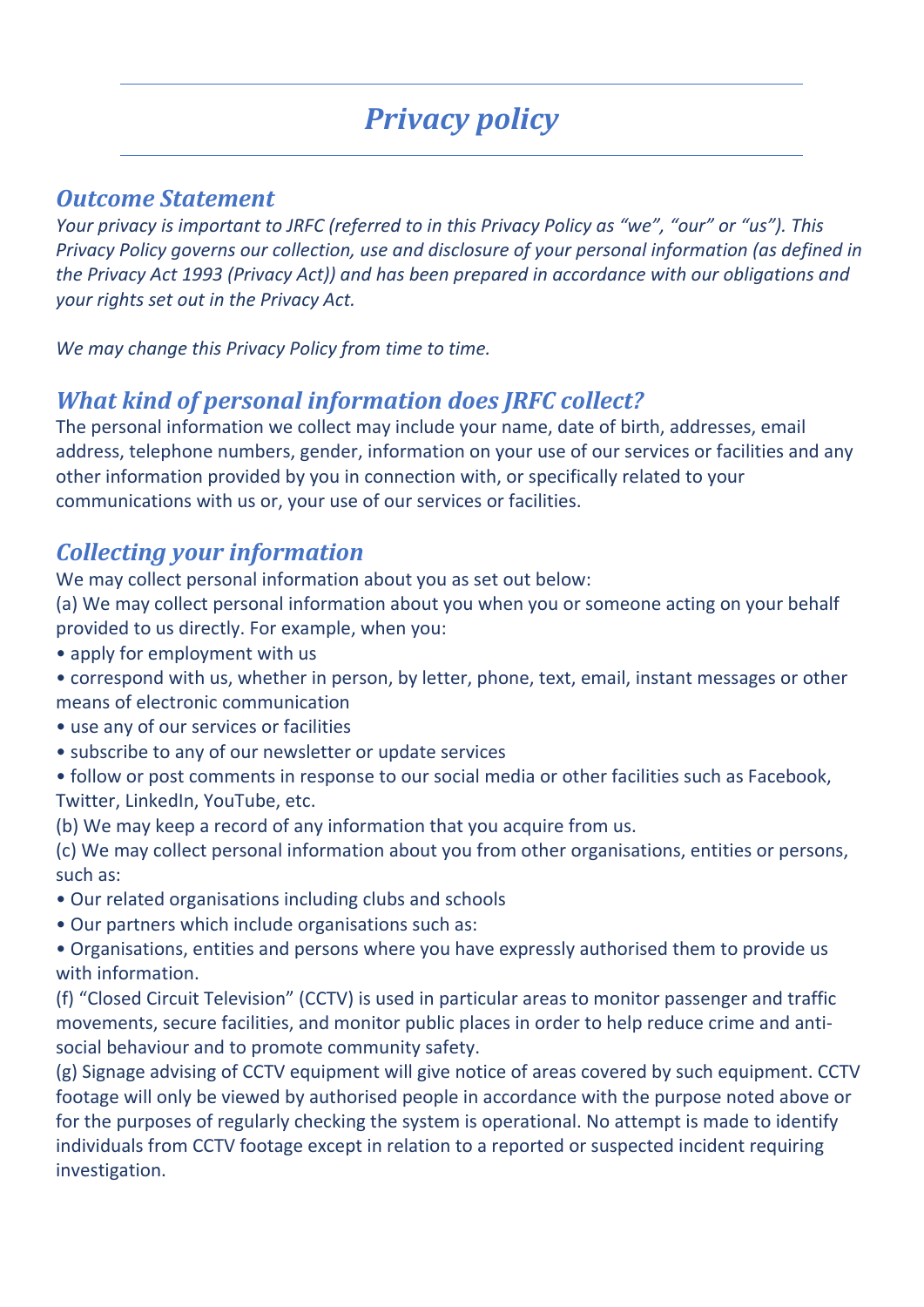# *Using your information*

The personal information that we collect from you or someone acting on your behalf may be used for any of the following purposes:

(a) To provide you with services or facilities, including:

• those you have requested.

(b) To positively confirm your identity. This is to avoid inappropriate release or use of your information.

(c) To respond to correspondence or to provide you with information that you have requested.

(d) To process your application to use or to register for any of our services or facilities.

(e) To respond to your requests, enquiries or feedback, or for customer care related activities.

(f) To provide you with information about our events, news, services or facilities, or the events, news, services or facilities of our organisations that we consider may be of interest to you. (g) To comply with relevant laws and regulations.

(h) To carry out activities connected with the running of our business or operations such as personnel training, or testing and maintenance of computer and other systems.

(i) For any specific purpose which we notify you of at the time your personal information is collected.

(j) For general administrative and business purposes.

# *Sharing your information; We may disclose personal information about you to:*

(a) Any person engaged to provide products or services to you on our behalf, where your personal information is necessary for the provision of those products or services.

(b) A third party if we are required to do so under any laws or regulations, or in the course of legal proceedings or other investigations. This may include sharing CCTV footage with the New Zealand Police or other public-sector agencies where criminal activity is reported or suspected. The New Zealand Police may also access live feeds from certain CCTV cameras from time to time, for law enforcement, investigation and emergency response purposes.

(c) Any person you authorise us to disclose your personal information to. (e) Any person, if that information is held in a public register, e.g. information held on property files or the rating information database.

## *What if you do not provide us with the personal information requested?*

If you do not provide us with all of the personal information about you that we request from you, we may not be able to adequately respond to your correspondence, provide the services or facilities you have requested, process payments or otherwise deal with any requests or enquiries you have submitted.

In some circumstances, failure to provide information when requested may be unlawful, and/or result in legal consequences. These circumstances and the potential consequences will be explained to you when your personal information is collected.

## *Security and accuracy*

We take reasonable steps to ensure personal information is:

(a) protected against loss, damage, misuse and unauthorised access. We restrict access to personal information to those individuals who need access to this information in order to assist us in performing our duties and obligations

(b) accurate, up to date, complete, relevant, and not misleading.